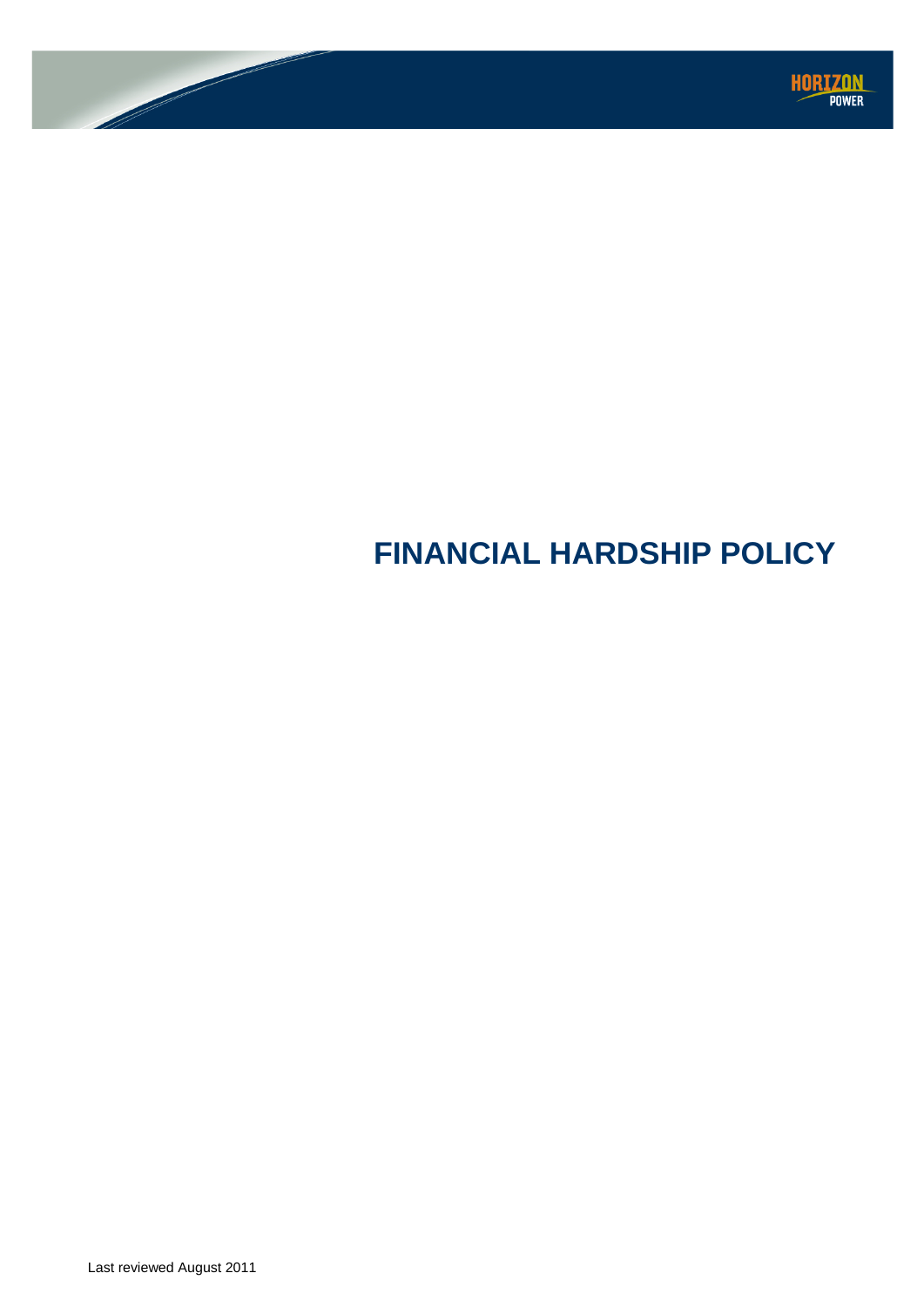# • DOCUMENT CONTROL

|                                                                                                                                     | Name:            | <b>Greg Will</b>                                |
|-------------------------------------------------------------------------------------------------------------------------------------|------------------|-------------------------------------------------|
| <b>Document Owner</b><br>(May also be the Process Owner)                                                                            | <b>Position:</b> | <b>Manager Customer Services</b>                |
|                                                                                                                                     |                  | <b>Operations</b>                               |
|                                                                                                                                     | Date:            | 13/04/2012                                      |
|                                                                                                                                     | Name:            | <b>Greg Will</b>                                |
| Approved By *                                                                                                                       | <b>Position:</b> | <b>Manager Customer Services</b>                |
|                                                                                                                                     |                  | <b>Operations</b>                               |
|                                                                                                                                     | Date:            | 13/04/2012                                      |
| <b>Authorisation **</b><br>Process Owner is hereby vested with<br>authority and responsibility to manage the<br>process end to end. | Name:            | <b>Ziggy Wilk</b>                               |
|                                                                                                                                     | <b>Position:</b> | <b>General Manager</b><br><b>Operations</b>     |
|                                                                                                                                     | Date:            | 13/04/2012                                      |
| <b>Date Created/Last Updated</b>                                                                                                    |                  | 13/04/2012                                      |
| <b>Review Frequency ***</b>                                                                                                         |                  | <b>Annual</b>                                   |
| <b>Next Review Date ***</b>                                                                                                         |                  | 30/08/2012<br>For submission to ERA by 31/12/12 |

*\* Must be the Process Owner and is the person assigned authority and responsibility for managing the whole process, end-to-end, which may extend across more than one division and/or functions, in order to deliver agreed business results.* 

*\*\* This person will have the power to grant the process owner the authority and responsibility to manage the process from end to end.* 

*\*\*\* Frequency period is dependent upon circumstances– maximum is 5 years from last issue, review, or revision whichever is the latest. If left blank, the default will be 1 year unless otherwise specified.*

| <b>STAKEHOLDERS</b>                                                              | <b>NOTIFICATION LIST</b>                                              |
|----------------------------------------------------------------------------------|-----------------------------------------------------------------------|
| The following positions must be consulted if an update or<br>review is required: | The following positions must be notified of any authorised<br>change: |
| <b>Manager Customer Services</b>                                                 | <b>Product Sales &amp; Marketing</b>                                  |
| <b>Manager External Affairs</b>                                                  | <b>Corporate Services</b>                                             |
| <b>GM Operations</b>                                                             | <b>Governance Coordinator</b>                                         |
| <b>Governance &amp; Compliance Manager</b>                                       | <b>Compliance Liaison Officer</b>                                     |
|                                                                                  |                                                                       |
|                                                                                  |                                                                       |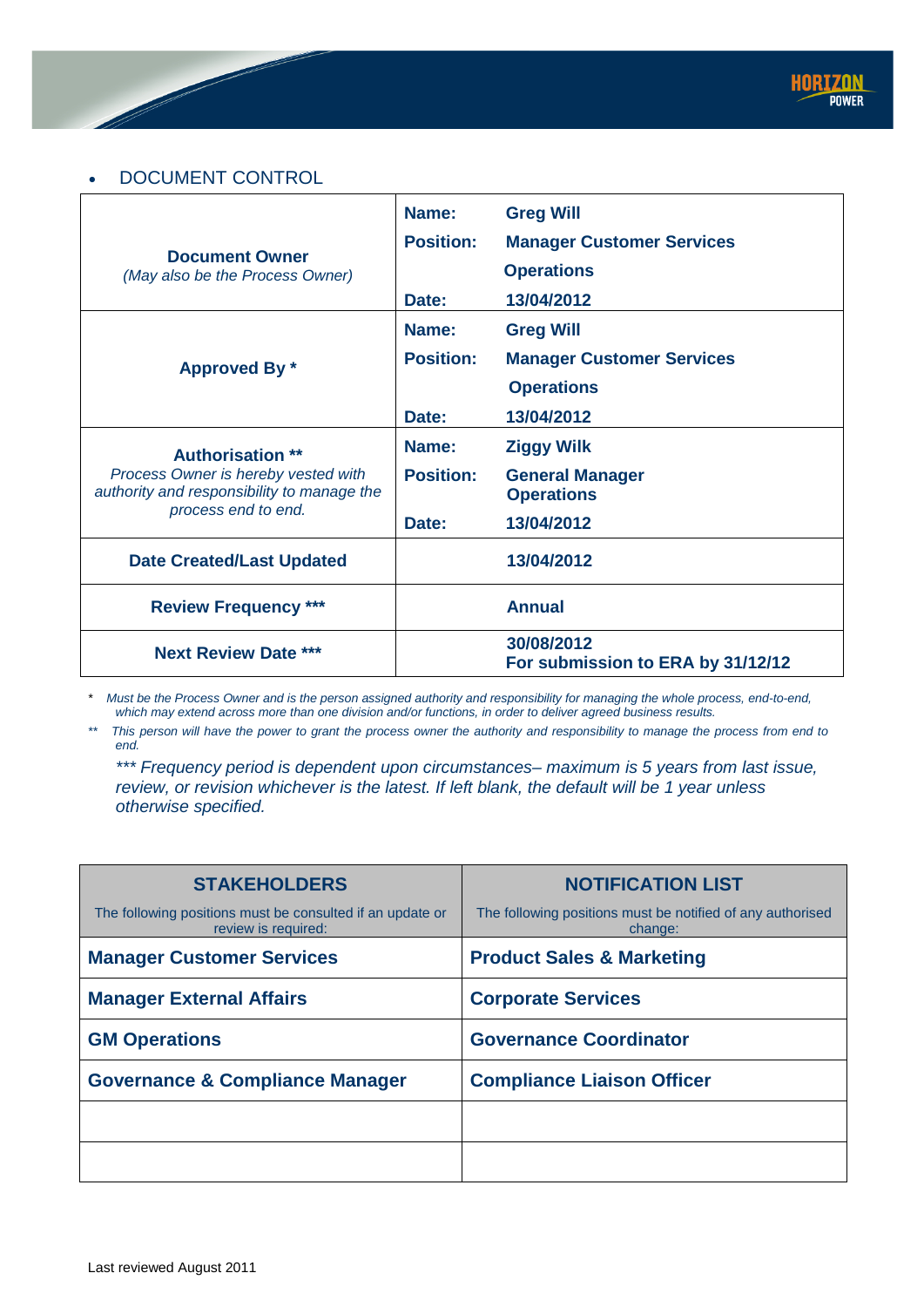

# **TABLE OF CONTENTS**

| 1.               |      |  |  |
|------------------|------|--|--|
| 2.               |      |  |  |
|                  | 2.1. |  |  |
|                  | 2.2. |  |  |
| 3.               |      |  |  |
|                  | 3.1. |  |  |
|                  | 3.2. |  |  |
|                  | 3.3. |  |  |
|                  | 3.4. |  |  |
|                  | 3.5. |  |  |
|                  | 3.6. |  |  |
|                  | 3.7. |  |  |
|                  | 3.8. |  |  |
|                  | 3.9. |  |  |
| $\overline{4}$ . |      |  |  |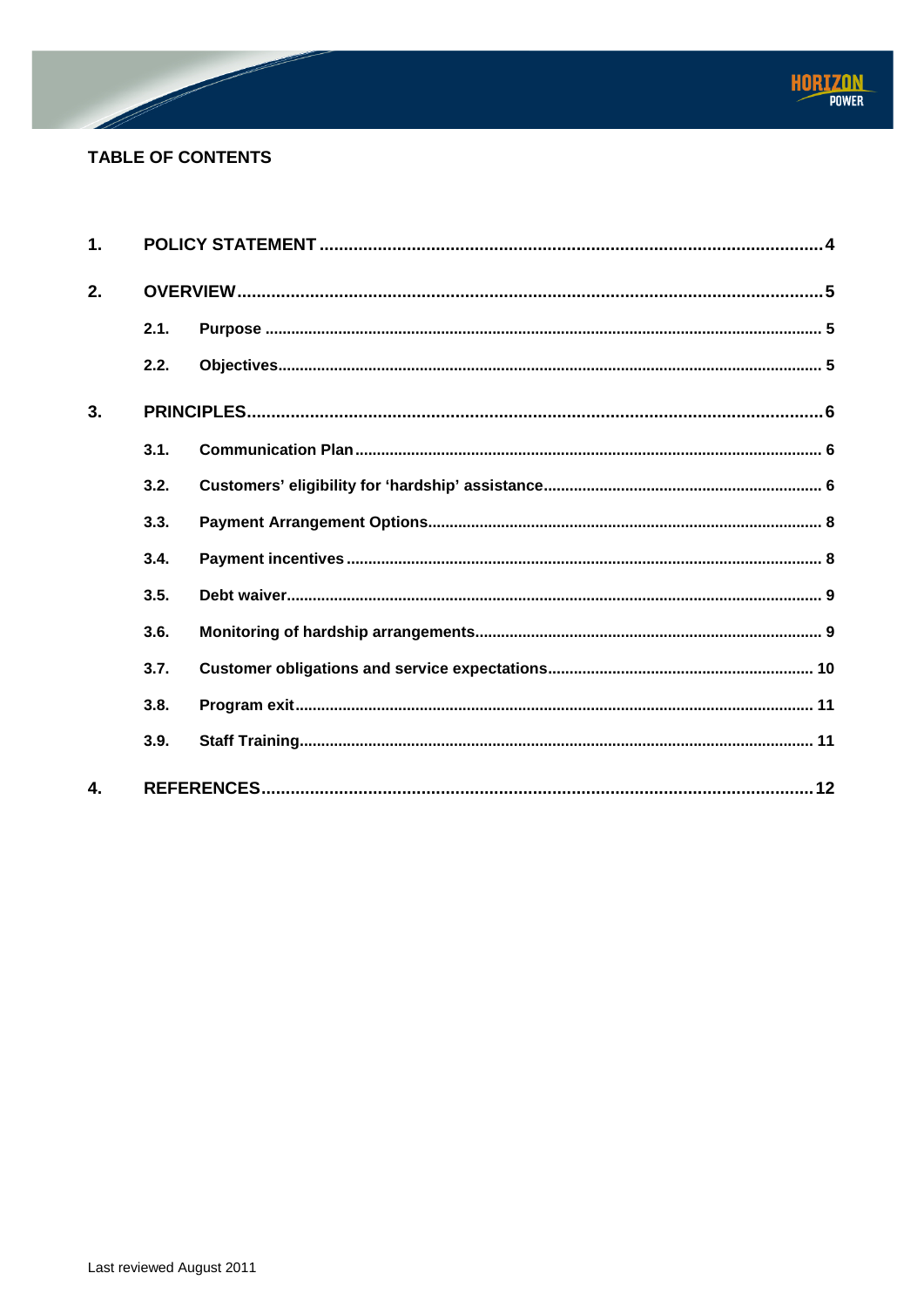# <span id="page-3-0"></span>**1. POLICY STATEMENT**

*Horizon Power recognises that expenses, although part of everyday life, can be difficult to manage at times. Circumstances change within households and customers may find themselves in financial hardship. It is important we actively work towards minimising our customer debt and disconnection rates through careful consideration on a case by case basis.*

*Horizon Power respects:*

- *the privacy of customers' personal information;*
- *due to financial and other hardships, customers are not always able to pay their accounts by the due date;*
- *all customers should be treated with fairness, dignity and compassion; and*
- *when complaints are made they are treated in a professional, courteous, confidential, and efficient manner.*

*The aim of this policy document is to outline Horizon Power's responsibility in the treatment of customers experiencing financial hardship, as required by the Code of Conduct for the Supply of Electricity to Small Use Customers 2008 (The Code).* 

*Horizon Power will review this policy annually in consultation with relevant consumer representative organisations eg WACOSS & FCAWA.*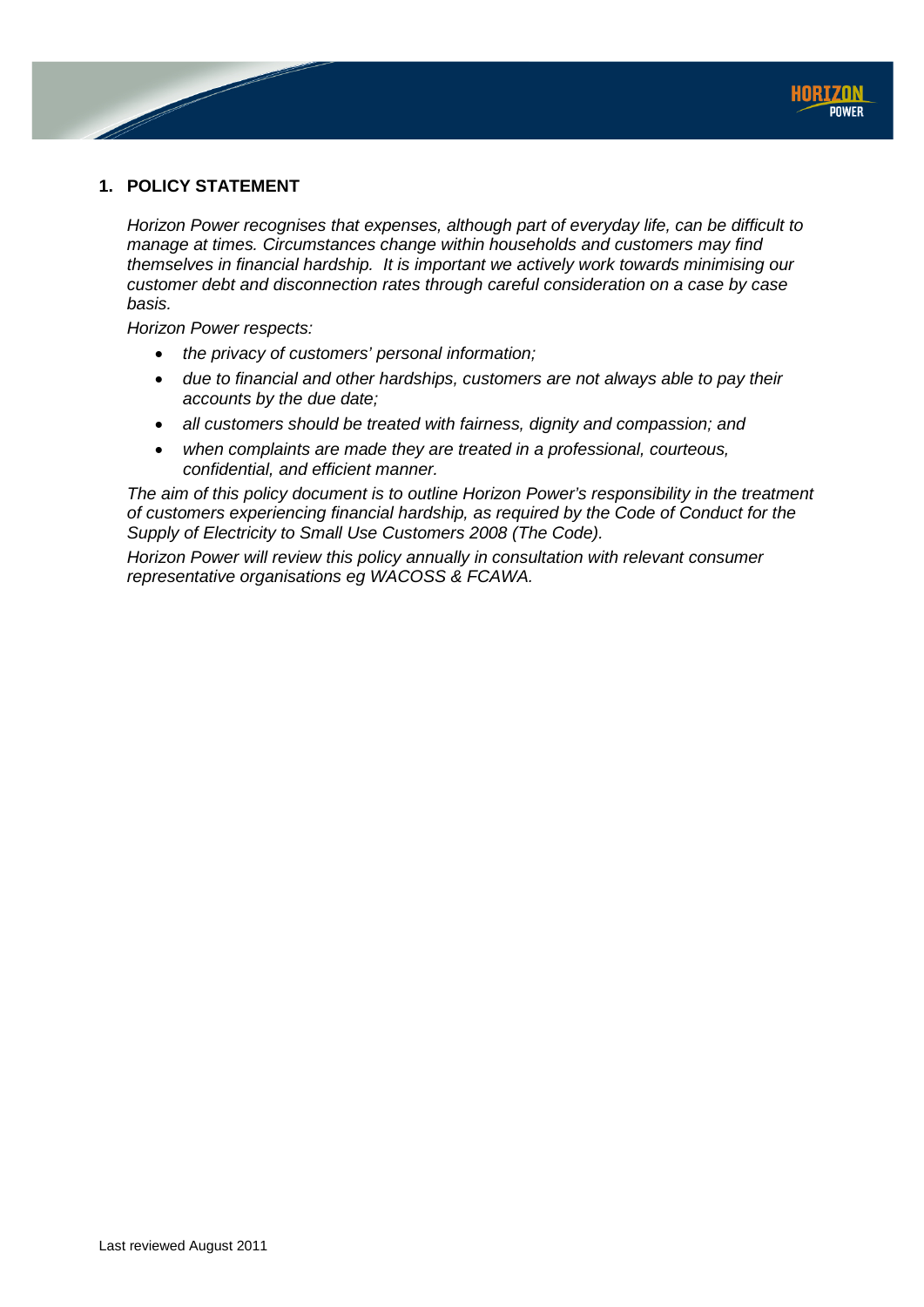

# <span id="page-4-1"></span><span id="page-4-0"></span>**2. OVERVIEW**

## **2.1. Purpose**

This policy is to provide scope to consider flexible payment options and meaningful assistance to support customers experiencing financial hardship and minimise the possibility of being disconnected.

Activation of this policy will commence during the assessment of a customer that may be experiencing financial hardship.

#### <span id="page-4-2"></span>**2.2. Objectives**

Horizon Power will:

- 1. identify customers that may experience financial hardship now and in the future;
- 2. assist customers experiencing financial hardship to obtain government rebates, discounts and any available government programs and grants;
- 3. establish flexible payment arrangements to assist customers experiencing financial hardship manage their account;
- 4. ensure customers are offered advice about reducing their electricity consumption;
- 5. where appropriate, refer customers to a financial counsellor for government and non-government support programs and ensure open dialogue between horizon power and financial counsellors;
- 6. monitor customers' customised payment arrangements and discuss adjustments needed to help each customer better manage their electricity account in the future;
- 7. ensure customers' rights and obligations are communicated and understood;
- 8. work with all stakeholders to ensure safety net and hardship schemes are available to our customers in remote and town based communities and in our remote towns; and
- 9. strive to keep customers' electricity supply connected.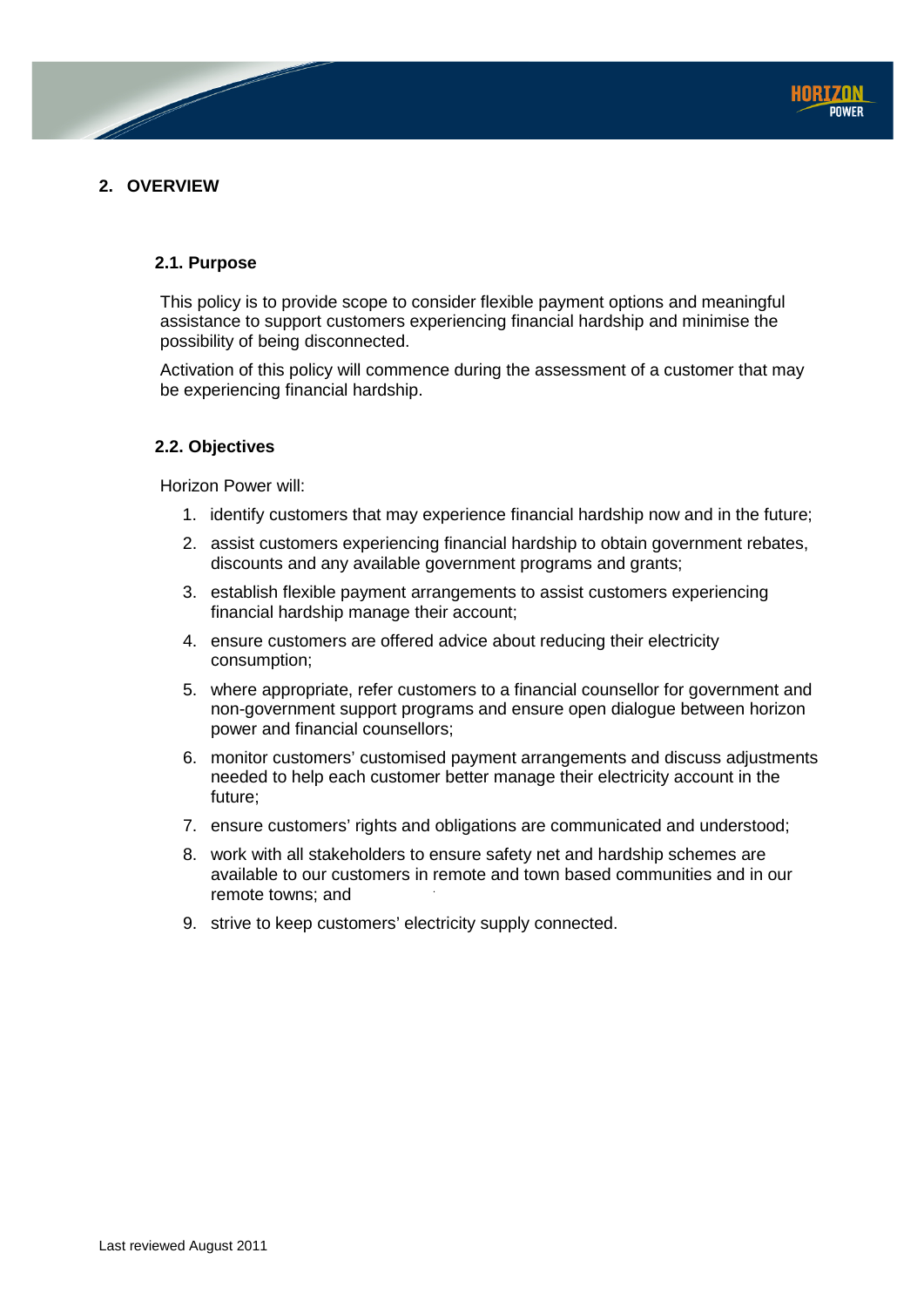

# <span id="page-5-1"></span><span id="page-5-0"></span>**3. PRINCIPLES**

# **3.1. Communication Plan**

Horizon Power will actively promote this policy to all customers, stakeholders and relevant agencies, including through the following channels:

- Bi-Monthly customer newsletter to reach all residential customers;
- Circulation of policy updates to relevant stakeholders and agencies;
- Targeted Messages on residential customer invoices;
- Clear placement of Financial Hardship information and assistance on our website;
- Printed material in Regional offices for customers to peruse and;
- Annual customer newsletter detailing rebates, concessions and other programs and assistance available to customers.

All Customer Service staff will be able to assist customers with their queries relating to payment difficulties, financial hardship and this policy over the telephone or at any of Horizon Powers Regional Offices, including transferring or calling Interpreter services where suitable services are available and accessing communications technology options for customers with hearing or sight impairments.

# <span id="page-5-2"></span>**3.2. Customers' eligibility for 'hardship' assistance**

The definition of a customer in financial hardship is someone who is in a state of more than immediate financial disadvantage which results in a residential customer being unable to pay an outstanding amount as required by the retailer without affecting the ability to meet the basic living needs of the residential customer or a dependant of the residential customer.

Horizon Power will actively try to identify customers who may be vulnerable to financial hardship and make sure that they are offered payment alternatives to help manage their electricity costs.

A customer may be identified as experiencing financial hardship by Horizon Power, self assessment or by an independent accredited financial counsellor.

Customers assessed as experiencing financial hardship have the right to have the details of an assessment regarding their financial hardship communicated to them.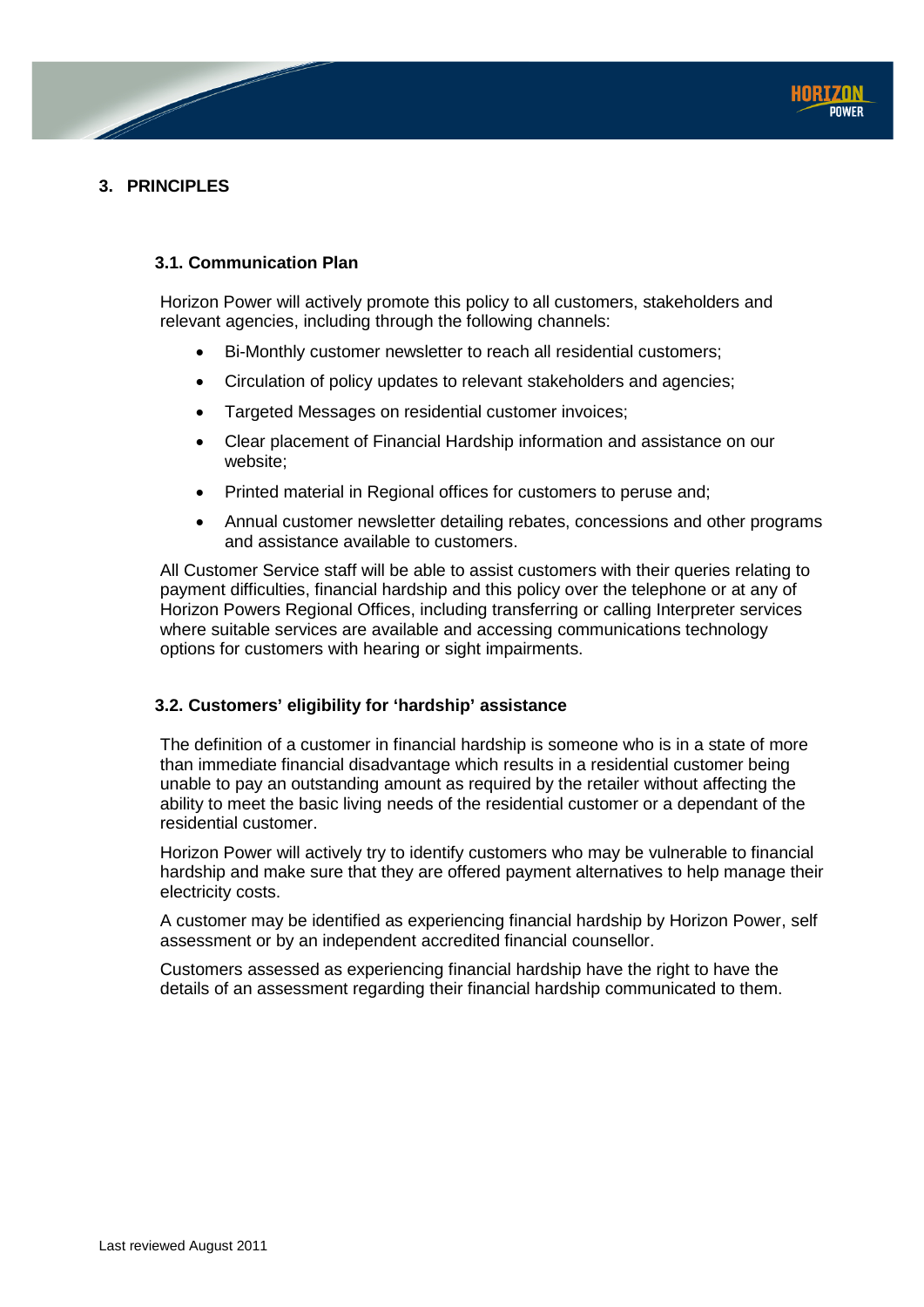

Any of the following situations will assist in identifying customers experiencing financial hardship:

- a request is made for alternative payment arrangements;
- Horizon Power or its agent identifies changes in personal circumstances;
- self identification with support from a financial counsellor;
- a history of broken payment arrangements;
- the customer's total disposable income and current financial commitments are mismatched – this would include but is not limited to, government funded concessions e.g. health care card & seniors card holders rebates, and advice provided to horizon power by an independent financial counsellor or relevant consumer organisation;
- number of children and/or dependants;
- previous financial history with horizon power;
- medical conditions and/or disabilities; and
- family circumstances and/or domestic violence.

Customers must have an active account with Horizon Power to be eligible for financial hardship arrangements. Once financial hardship has been identified customers will have available to them the following initiatives listed from Section 3.3 to 3.7 as detailed.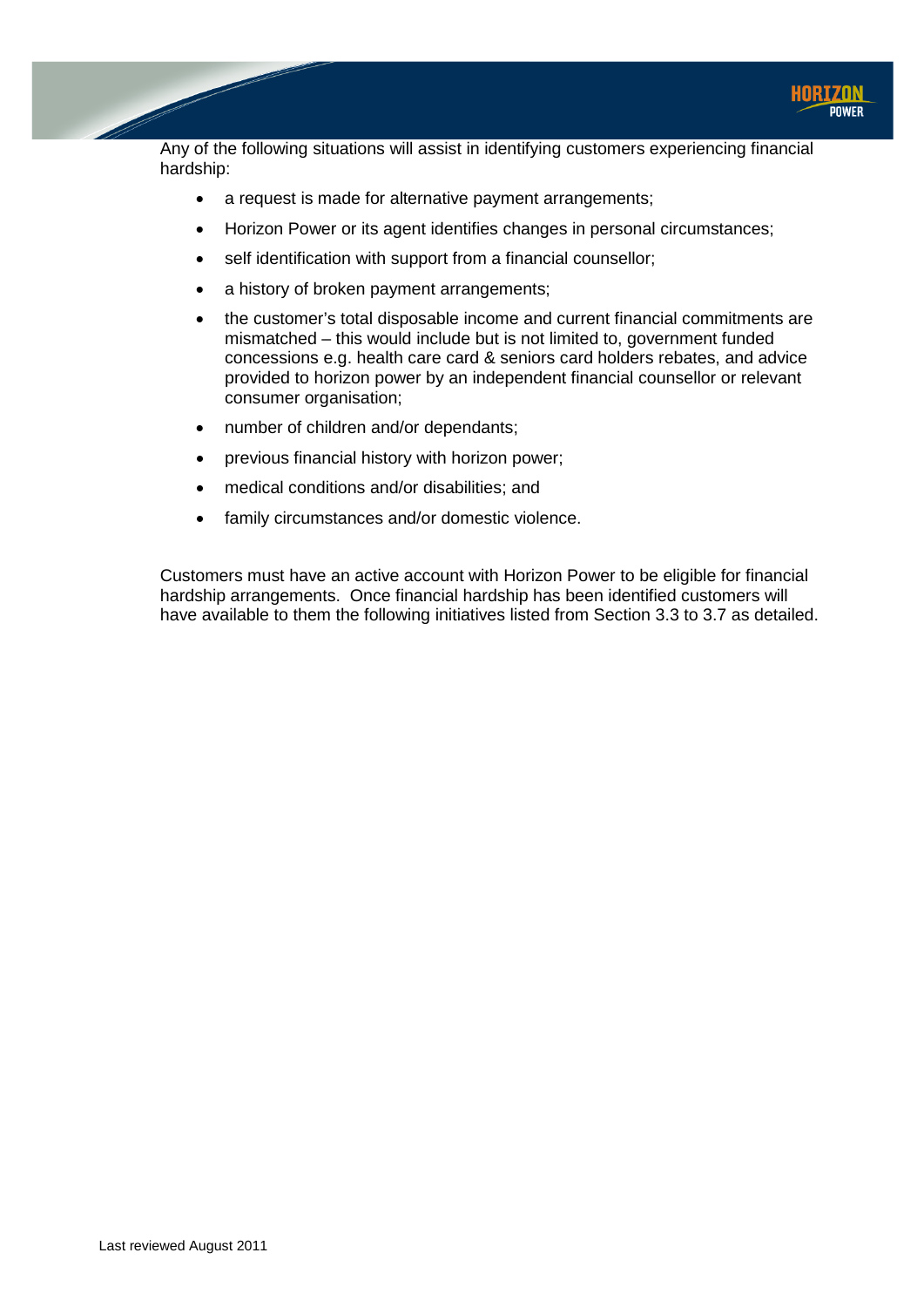# <span id="page-7-0"></span>**3.3. Payment Arrangement Options**

Customers identified as experiencing financial hardship, in addition to being offered a customised payment plan, may be able to be offered one or more of the following assistance measures:

- 1. Ensure the customer has applied for and is receiving any government rebates to which they are entitled. Customers will be referred to the appropriate agency for any discounts or rebates that a customer is entitled to under any government scheme that Horizon Power does not administer on their behalf;
- 2. A relevant language interpreter where available and/or a TTY service at no cost;
- 3. Assistance for customers applying to Centrelink for the Centrepay facility;
- 4. Bill Smoothing option where this will assist the customer in the future;
- 5. Referral to a financial counsellor to be assessed for government support programs; and
- 6. Access to power assist grants via financial counsellors.
- 7. Energy Efficiency information, including suggestion customer may wish to consider an "energy efficiency audit" to highlight energy saving initiatives. Horizon Power does not provide an "energy efficiency auditing service"

Horizon Power will refer customers in financial hardship to other support agencies and schemes, where appropriate. Horizon Power will not disconnect customers due to nonpayment if they are entering into a payment plan or while they are on a payment plan and have consistently demonstrated a commitment to it as per the requirements in the Code.

Payments in Advance options, to prevent customers falling into Financial Hardship and to help customers manage their payments are encouraged by Horizon Power and can be negotiated with the assistance of relevant consumer organisations and or financial counsellors.

#### <span id="page-7-1"></span>**3.4. Payment incentives**

Horizon Power is committed to helping customers experiencing financial hardship better manage their electricity account in the future where a customer has demonstrated:

- they are willing to receive consumption reduction advice and /or
- they can meet their payment obligations for three consecutive weekly/fortnightly payments by the due date on their hardship payment plan and are willing to or have sought financial counselling as and when required.

In such cases, Horizon Power will consider making one additional payment as an incentive discount up to a maximum of one quarter of the current outstanding debt.

.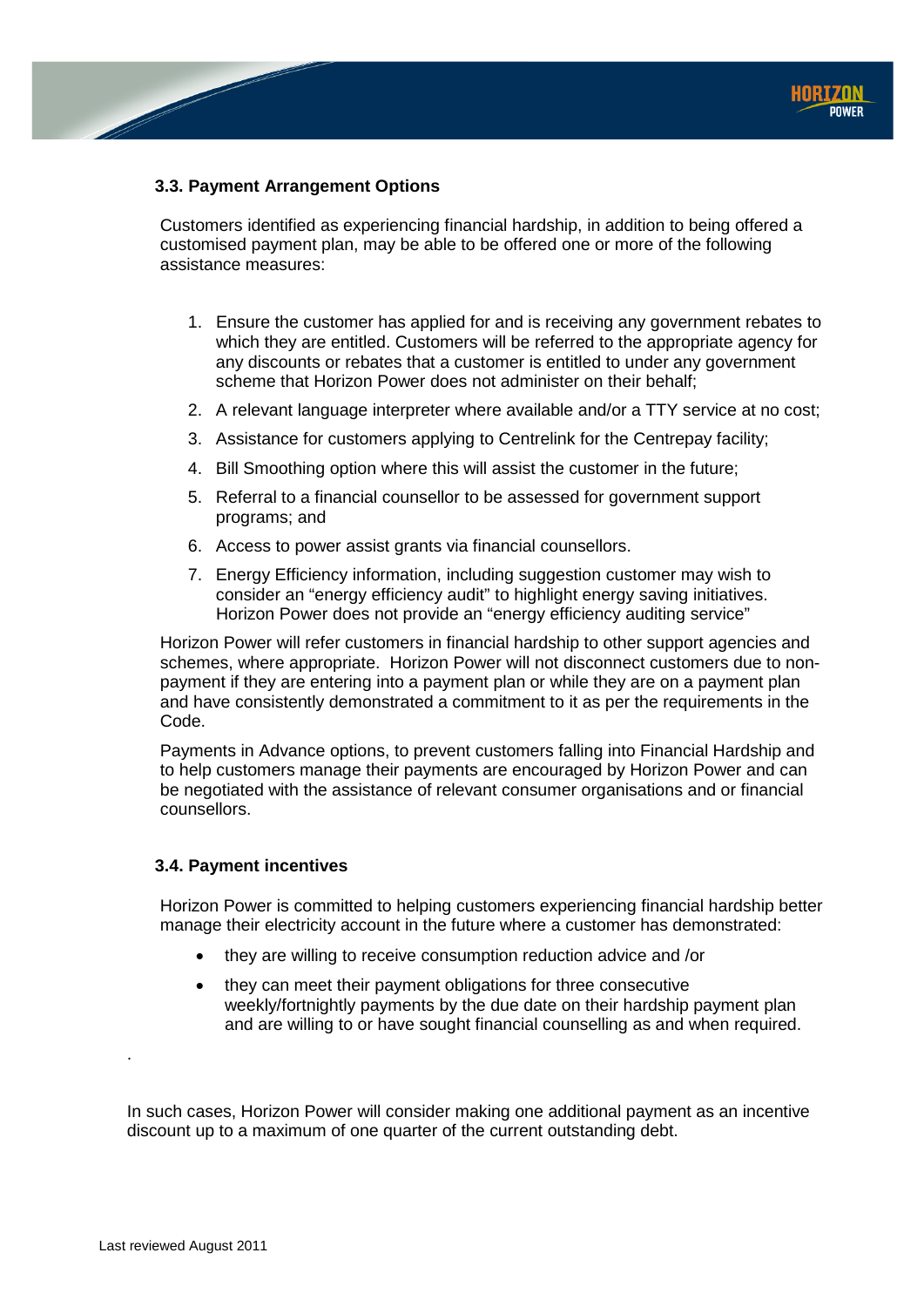## <span id="page-8-0"></span>**3.5. Debt waiver**

Horizon Power will give consideration to a request by a customer or a relevant consumer representative organisation for a reduction of customer's existing debt.

As a measure of goodwill where a customer has demonstrated good faith and it is considered unlikely that the existing debt will be recovered at any time in the future due to the customer's individual circumstances, a recommendation may be made for a partial or full debt waiver.

All fees and charges incurred pursuant to customer's last account will be waived.

The Payment Arrangement assistance measures in Section 3.3 will be taken into consideration when a debt waiver request is received.

## <span id="page-8-1"></span>**3.6. Monitoring of hardship arrangements**

Horizon Power will monitor the participation of customers on any payment plan to ensure arrangements are managed appropriately. Horizon Power's credit management teams and call centre operators will liaise with the customer directly to discuss any necessary adjustments to a payment plan. Horizon Power encourages customers to make contact in the instance of payment difficulties for discussion.

Prior to any disconnection activity taking place, attempts to prevent disconnection, including attempts to contact the customer, will be made by Horizon Power and its key stakeholders and service representatives.

Horizon Power will temporarily suspend credit actions, including disconnection and debt recovery procedures for a period of not less than 15 business days" from notification to Horizon Power of financial hardship.

The 15 business days will commence from notification and would be expected the customer makes an appointment with a financial counselling unit within this period of time.

An appointed Horizon Power Financial Hardship Officer will ensure all reasonable efforts have been exhausted. No disconnection will be initiated without the consent of the Financial Hardship Officer. The Financial Hardship Officer can be contacted by telephone on (08) 6310 1924.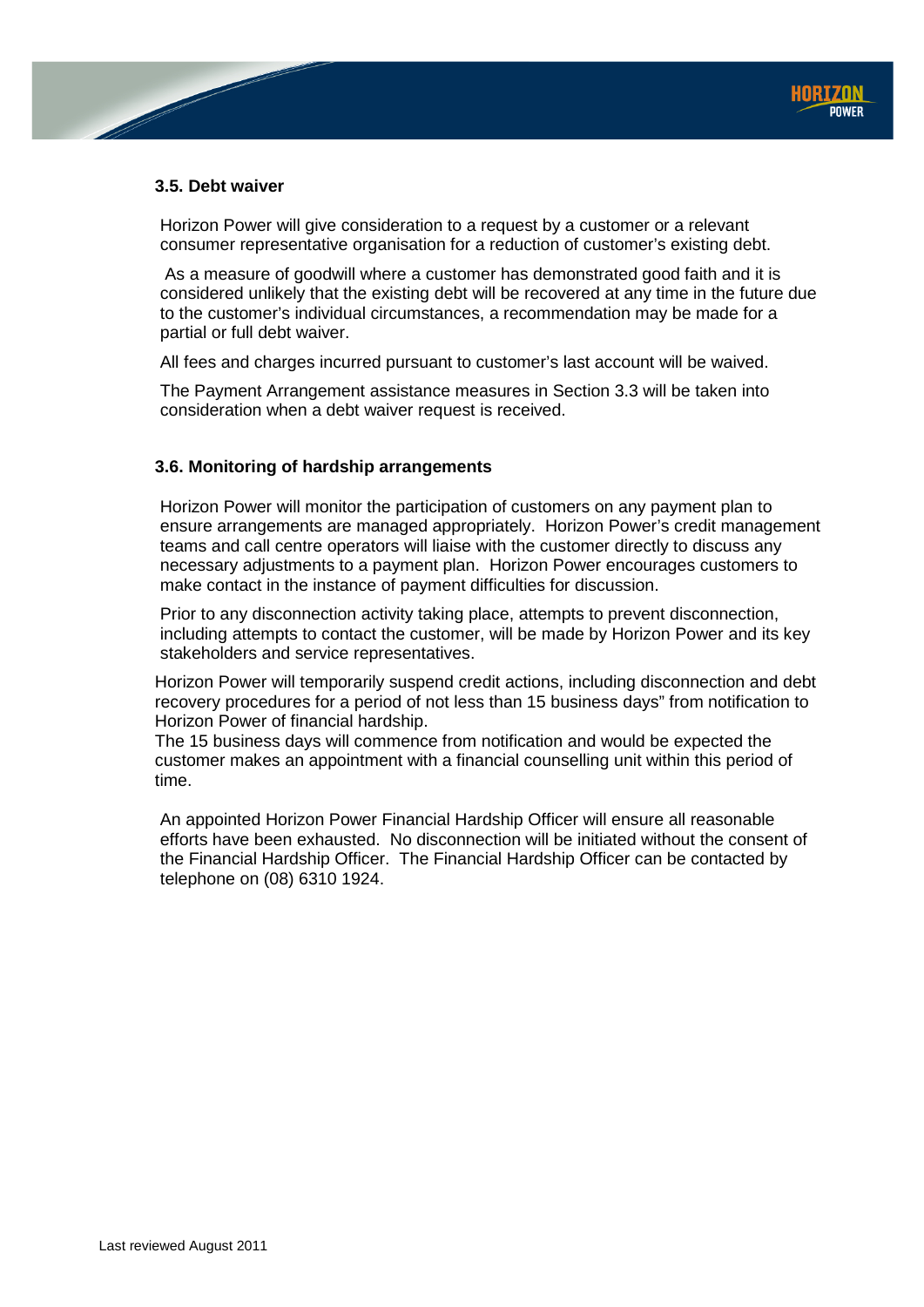

## <span id="page-9-0"></span>**3.7. Customer obligations and service expectations**

Every Horizon Power customer will be treated sensitively and with respect, on a case by case basis, and will have their circumstances kept in strict confidence.

Each customer experiencing financial hardship is obliged to contact Horizon Power if:

- there has been a change in their circumstances that impact any agreed payment arrangements, to renegotiate or exit from the program; or
- they are not able to meet scheduled payment due dates.

Each customer experiencing financial hardship can expect to receive the following from Horizon Power:

- provision of detailed information about alternative payment arrangements, government rebate schemes including government and non government incentive programs, to help assist in reducing their current arrears and long term costs;
- timely referral for independent financial counselling from an accredited financial counsellor at no cost; telephone 1800 267 926 choose option 4. The subsequent menu option 3 will then allow direct contact with a trained service representative to discuss any payment difficulties and access to government and non government incentive programs;
- access to a language interpreter and TTY service at no cost;
- protection from legal action and additional debt recovery costs while the customer continues to make payment according to the current agreed schedule of payments;
- offer of a selection of payment arrangements and written confirmation of the agreed payment arrangement. Where possible, payment arrangements will be set up with the support of the financial counsellor and the information available from their assessment of the customers current situation and capacity to pay;
- education on the efficient use of energy;
- provision of expected future energy use to assist in budgeting for or setting up payment arrangements, having regard for the seasonal nature of energy consumption;
- provision of data detailing the amount of any historical debt and the basis of that debt. This includes details such as the premise at which consumption was recorded, date of consumption and amounts; and
- redirection of bills to a third party or an alternative postal address at no cost.

Neither disconnection, nor connection of supply will be refused as long as all parties have agreed to an arrangement and are able to meet their commitment to the agreement.

Horizon Power will reasonably consider requests for extension of time, should the customer be unable to access financial counselling services within set timeframes referred to in Paragraph 3.6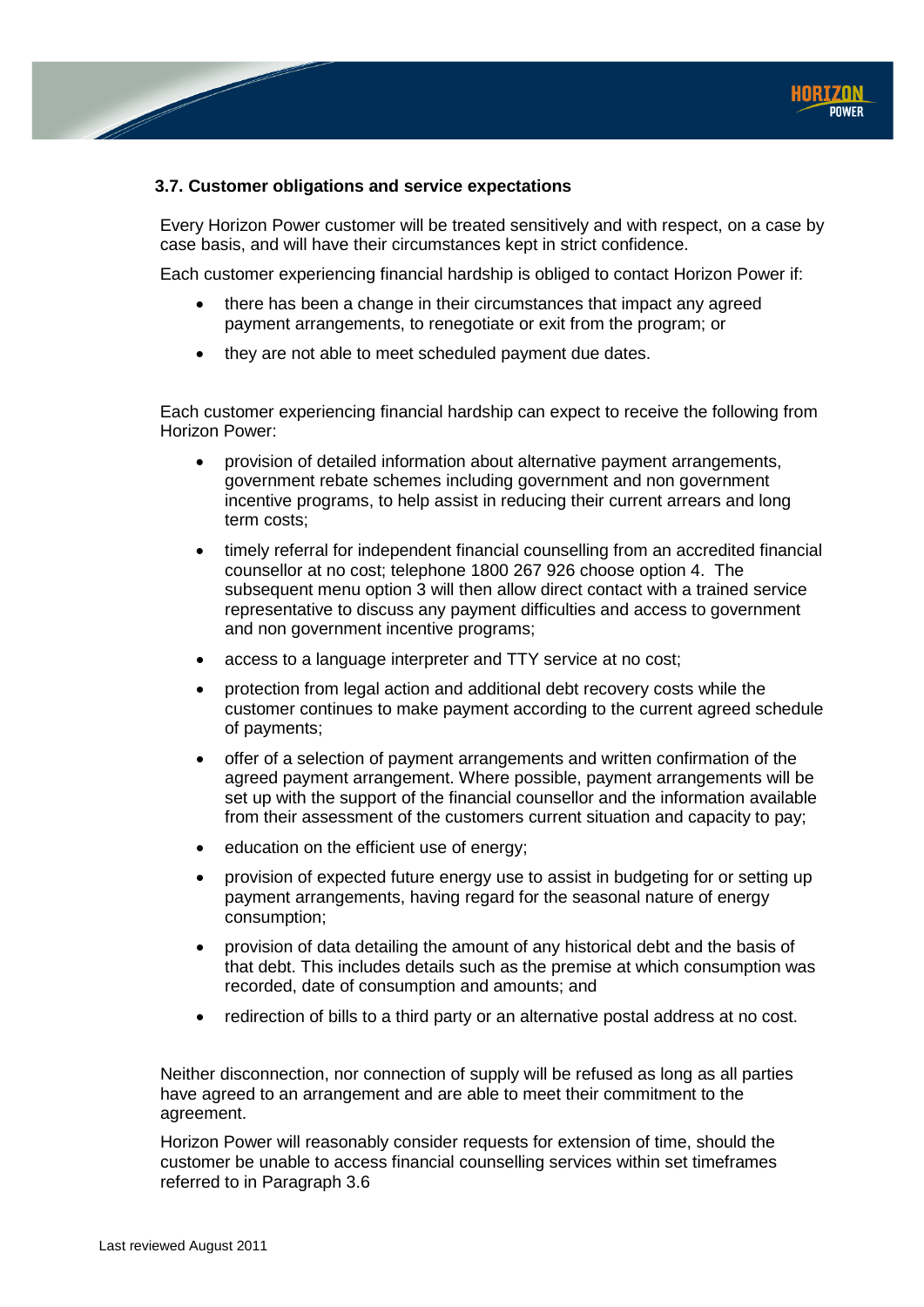## <span id="page-10-0"></span>**3.8. Program exit**

Customers have successfully completed their financial hardship arrangement if:

- no overdue debt exists; and
- normal payment terms are achievable

Horizon Power will advise a customer in writing when they have successfully completed their financial hardship arrangement.

Customers will also be removed from hardship arrangements if they close their account with Horizon Power.

Customers who do not successfully maintain their payment plans or do not demonstrate an ongoing commitment to making agreed payments as per their payment plan or adjusted payment plan, are in breach of their arrangements and will have their payment plan withdrawn. They will then be liable for disconnection and debt recovery action by Horizon Power. It is therefore imperative that the customer contacts Horizon Power immediately should they experience difficulties to discuss options available. Horizon Power's aim is to keep customers connected where possible, and the customer's support and commitment are essential.

## <span id="page-10-1"></span>**3.9. Staff Training**

Horizon Power will ensure all relevant staff are trained appropriately to deal sensitively and respectfully, with hardship customers with a key focus on:

- Horizon Power's legal responsibilities under all applicable legislation;
- Horizon Power's Hardship Policy, procedures and work instructions;
- The range of payment options and arrangements that are available;
- Key cultural and social issues for the diverse range of customer groups and communication skills to engage effectively with customers in financial hardship; and
- Government and community programs and services available including:
	- o Referral to independent Financial Counsellors; and
	- o Government assistance programs.

Horizon Power staff within our Call Centre, their supervisors and all roles that provide support and leadership to these staff will receive comprehensive training on a range of social and community issues to improve their understanding of the issues that affect people in financial hardship. Training within the call centre will be performed by the dedicated Learning and Development team to ensure all staff receive consistent training.

Staff throughout the rest of the Horizon Power, including all agents acting on behalf of Horizon Power,will receive targeted training dependant on their role; this training will be developed by the Metering and Billing Services team in conjunction with the Learning and Development team and delivered by the Financial Hardship Officer, this will ensure consistent delivery of material and understanding. In addition, Horizon Power will engage with stakeholders in the development and review of training programs.